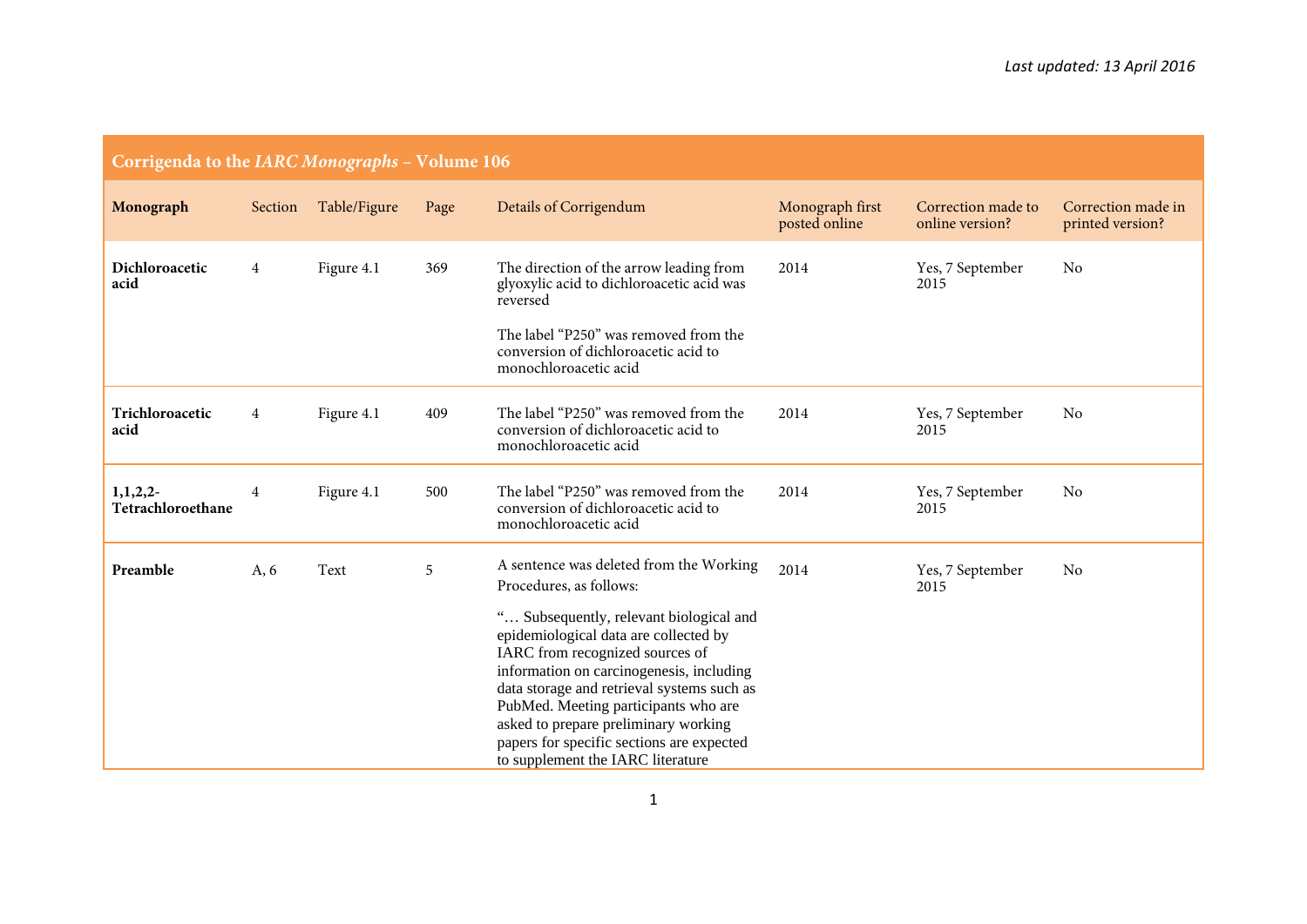| Corrigenda to the IARC Monographs - Volume 106 |         |                   |      |                                                                                                                                                                                                                                                                                                                                                                                                                                                                                                                                                                                                                                                                                                                                                                       |                                  |                                       |                                        |  |
|------------------------------------------------|---------|-------------------|------|-----------------------------------------------------------------------------------------------------------------------------------------------------------------------------------------------------------------------------------------------------------------------------------------------------------------------------------------------------------------------------------------------------------------------------------------------------------------------------------------------------------------------------------------------------------------------------------------------------------------------------------------------------------------------------------------------------------------------------------------------------------------------|----------------------------------|---------------------------------------|----------------------------------------|--|
| Monograph                                      | Section | Table/Figure      | Page | Details of Corrigendum                                                                                                                                                                                                                                                                                                                                                                                                                                                                                                                                                                                                                                                                                                                                                | Monograph first<br>posted online | Correction made to<br>online version? | Correction made in<br>printed version? |  |
|                                                |         |                   |      | searches with their own searches.                                                                                                                                                                                                                                                                                                                                                                                                                                                                                                                                                                                                                                                                                                                                     |                                  |                                       |                                        |  |
|                                                |         |                   |      | For most chemicals and some complex<br>mixtures, the major collection of data and<br>the preparation of working papers for the<br>sections on chemical and physical<br>properties, on analysis, on production and<br>use, and on occurrence are carried out<br>under a separate contract funded by the<br><b>US National Cancer Institute.</b> Industrial<br>associations, labour unions and other<br>knowledgeable organizations may be<br>asked to provide input to the sections on<br>production and use, although this<br>involvement is not required as a general<br>rule. Information on production and trade<br>is obtained from governmental, trade and<br>market research publications and, in some<br>cases, by direct contact with industries.<br>$\cdots$ |                                  |                                       |                                        |  |
| Copyright page                                 | Cover   | Text and<br>image |      | Copyright information was corrected and<br>updated as follows:                                                                                                                                                                                                                                                                                                                                                                                                                                                                                                                                                                                                                                                                                                        | 2014                             | Yes, 13 April 2016                    | No                                     |  |
|                                                |         |                   |      | "This programme has been supported<br>since 1982 by Cooperative Agreement<br>U01 CA33193 with the United States<br>National Cancer Institute, Department of<br>Health and Human Services. Additional<br>support has been provided since 2014 by                                                                                                                                                                                                                                                                                                                                                                                                                                                                                                                       |                                  |                                       |                                        |  |